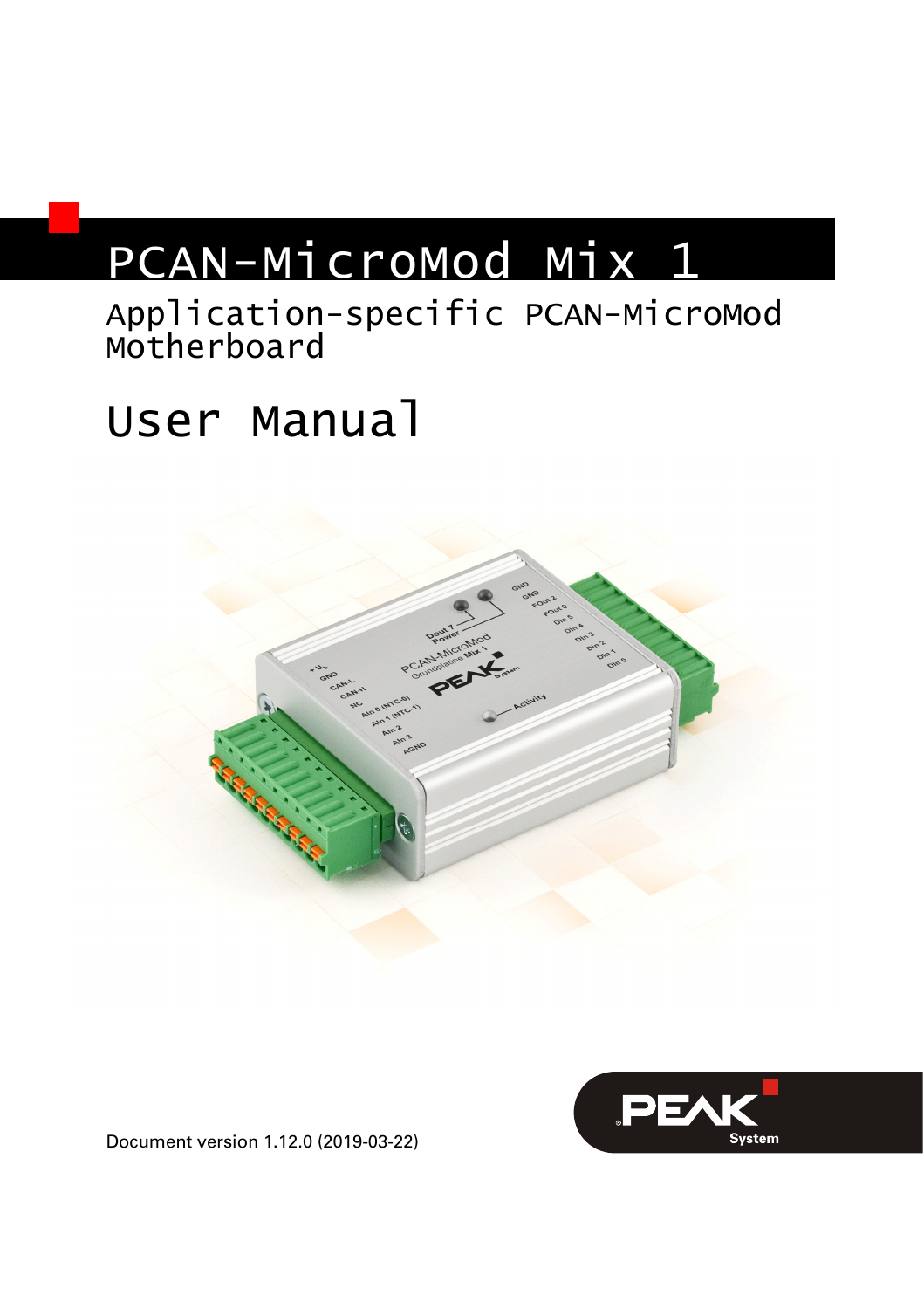

#### Relevant products

| <b>Product Name</b>         | Model                                 | <b>Part number</b> |
|-----------------------------|---------------------------------------|--------------------|
| PCAN-MicroMod Mix 1         | Including casing and<br>PCAN-MicroMod | IPEH-002202        |
| PCAN-MicroMod Configuration | Version 2.5<br>(Windows software)     |                    |

PCAN is a registered trademark of PEAK-System Technik GmbH. CANopen® and CiA® are registered community trade marks of CAN in Automation e.V.

Other product names in this document may be the trademarks or registered trademarks of their respective owners. They are not explicitly marked by "™" or "®".

#### © 2019 PEAK-System Technik GmbH

Duplication (copying, printing, or other forms) and the electronic distribution of this document is only allowed with explicit permission of PEAK-System Technik GmbH. PEAK-System Technik GmbH reserves the right to change technical data without prior announcement. The general business conditions and the regulations of the license agreement apply. All rights are reserved.

PEAK-System Technik GmbH Otto-Roehm-Strasse 69 64293 Darmstadt Germany

Phone: +49 (0)6151 8173-20 Fax: +49 (0)6151 8173-29

[www.peak-system.com](http://www.peak-system.com/)  [info@peak-system.com](mailto:info@peak-system.com)

Document version 1.12.0 (2019-03-22)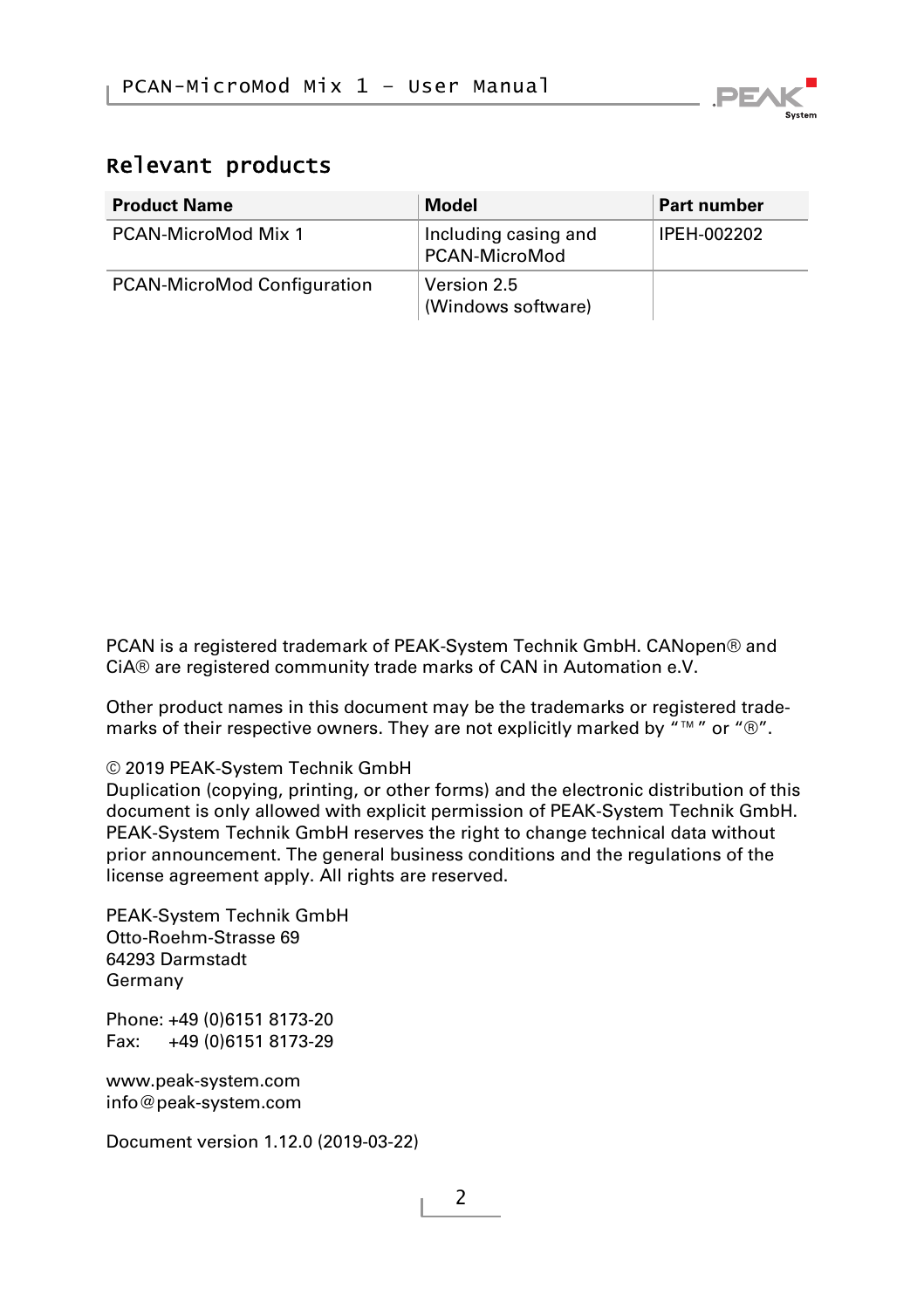## Contents

| 1 Introduction                       |                                                | $\overline{\mathbf{4}}$ |
|--------------------------------------|------------------------------------------------|-------------------------|
|                                      | 1.1 Properties at a Glance                     | 4                       |
|                                      | 1.2 Prerequisites for Operation                | 6                       |
| 1.3 Scope of Supply                  |                                                | 6                       |
| $\mathbf{2}$                         | Hardware Configuration                         | $\overline{7}$          |
| 2.1<br>12 <sub>v</sub>               | Modification on Nominal Supply Voltages >      | 8                       |
| Inputs                               | 2.2 Pull-up/Pull-down Circuits for the Digital | 9                       |
| <b>Inputs</b>                        | 2.3 Measuring Range Extension of the Analog    | 11                      |
| $\overline{\mathbf{3}}$<br>Operation |                                                | 12                      |
| 3.1 Port Assignment                  |                                                | 12                      |
|                                      | 3.2 Configuration Program                      | 13                      |
|                                      | 3.2.1 System Prerequisites                     | 13                      |
|                                      | 3.2.2 Installing the Program                   | 14                      |
|                                      | 3.2.3 Creating a Configuration                 | 14                      |
|                                      | 3.2.4 Applicable MicroMod Services             | 15                      |
| 3.3 Status LEDs                      |                                                | 16                      |
|                                      | 3.4 Several MicroMods on the CAN Bus           | 16                      |
|                                      | 4 Technical Specifications                     | 18                      |
|                                      | Appendix A CE Certificate                      | 21                      |
|                                      | Appendix B Dimension Drawing                   | 22                      |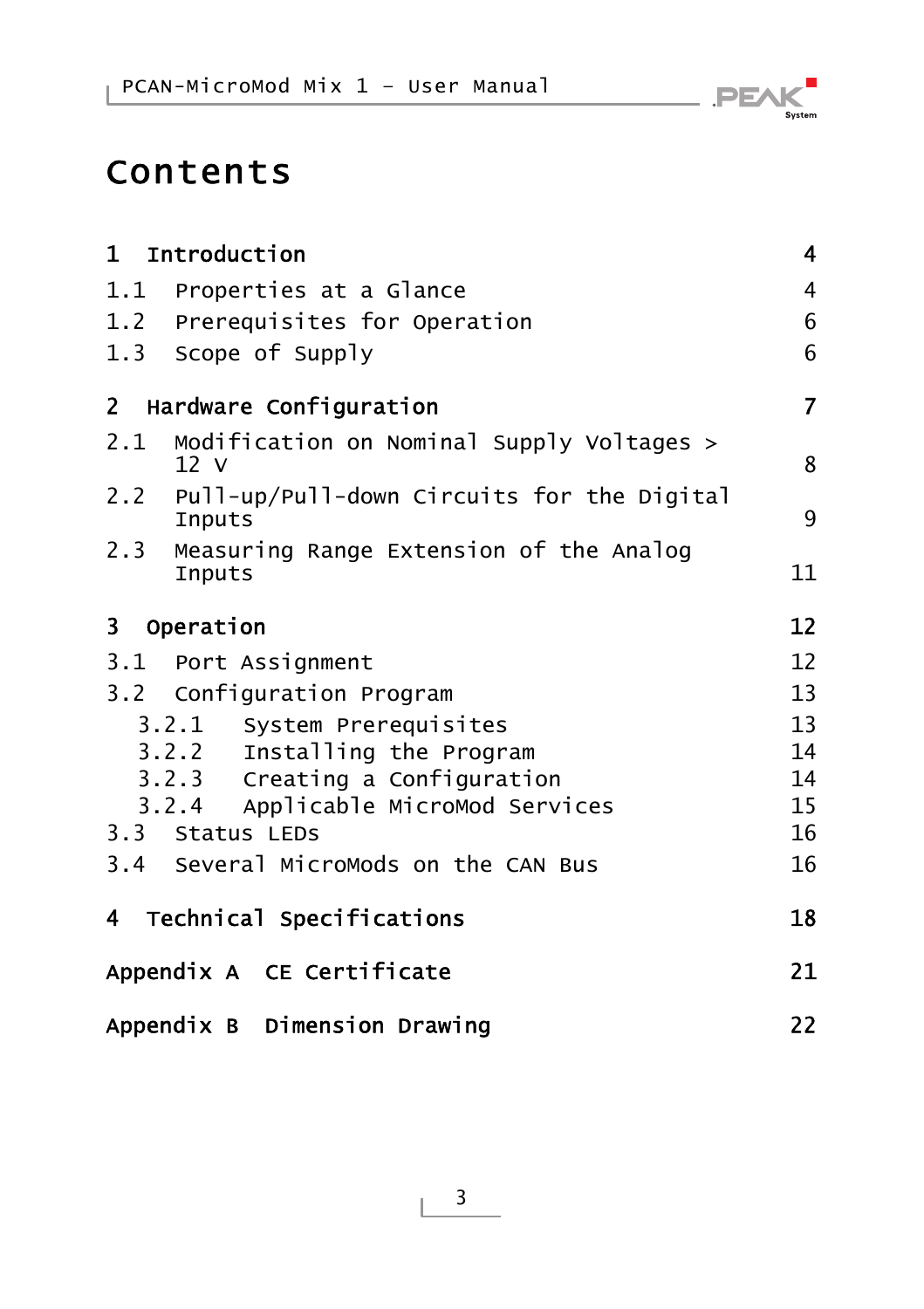

# <span id="page-3-0"></span>1 Introduction

The motherboards for PCAN-MicroMod provide an applicationoriented environment. Typical characteristics of this product group include a wide supply voltage range and the protective circuit for the inputs and outputs. CANopen® firmware is available for all PCAN-MicroMod motherboards.

The Mix 1 motherboard serves general analog and digital requirements and supports temperature measurement.

**Note:** This manual only refers to the motherboard as base for a PCAN-MicroMod and to the standard firmware. For the PCAN-MicroMod and the configuration program PCAN-MicroMod Configuration, there is separate documentation.

## 1.1 Properties at a Glance

- <span id="page-3-1"></span> $-$  High-speed CAN connection (ISO 11898-2)
- $-$  Bit rates from 10 kbit/s up to 1 Mbit/s
- $\blacksquare$  Compliant with CAN specifications 2.0A (11-bit ID) and 2.0B (29-bit ID)
- $\leftarrow$  Completely configurable using the Windows program PCAN-MicroMod Configuration
- $\blacksquare$  Operating voltage 8 to 26 V
- $\blacksquare$  Aluminum casing with spring terminal connectors
- $\Box$  Optional DIN rail fixing available
- $\blacksquare$  Extended operating temperature range from -40 to 85 °C (-40 to 185 °F)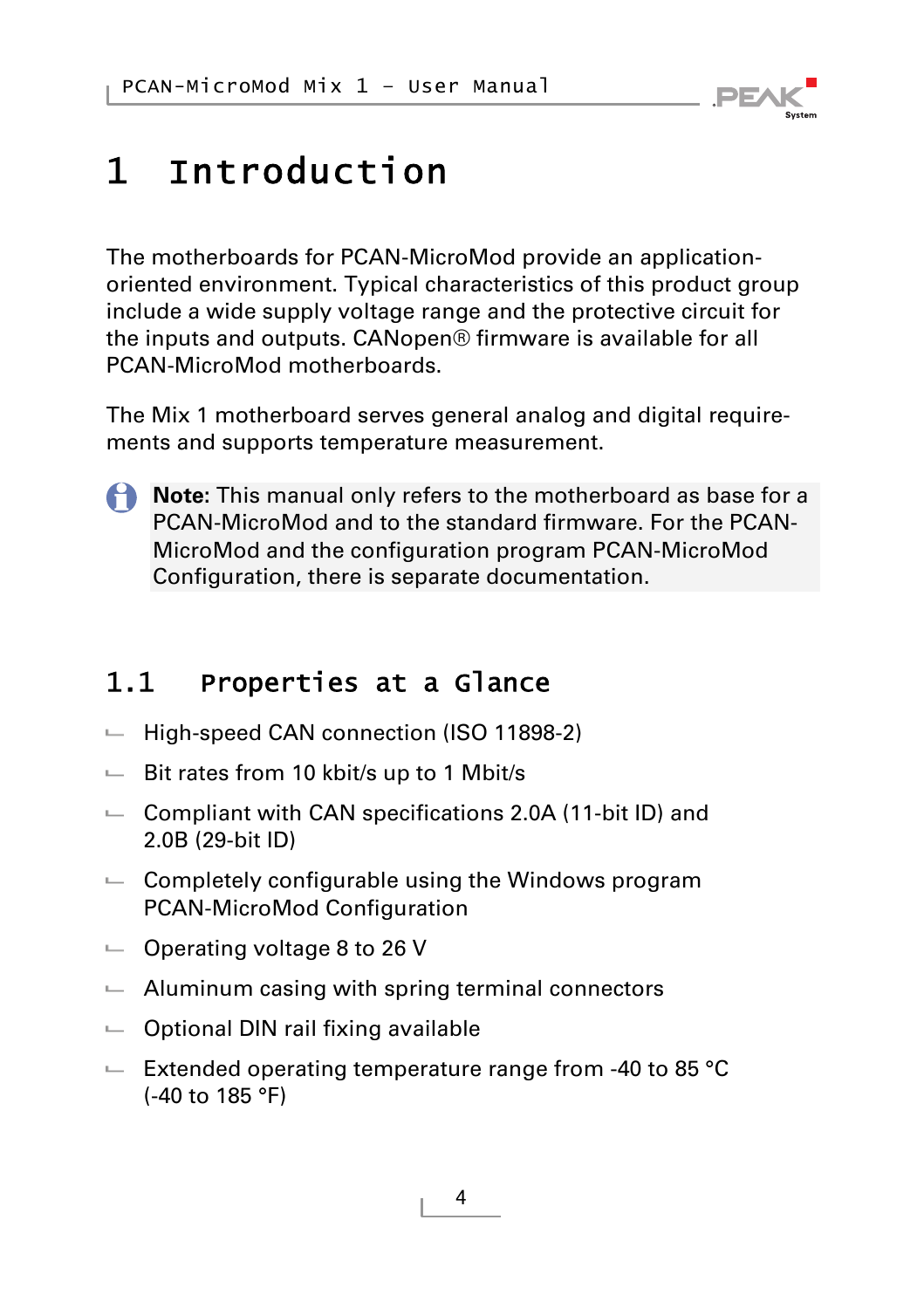

- $-2$  analog inputs:
	- Measuring range unipolar 0 to 5 V
	- Resolution 10 bit, sample rate 1 kHz
	- Pull-down circuit
	- Measuring range extension optional
	- Protection against under- and overvoltages
- $\sim$  2 temperature inputs for connection of thermistors (type EC95F103W), measuring range 0 to 70 °C (32 to 158 °F)
- $-6$  digital inputs:
	- Pull-up or pull-down circuit selectable (in 3 groups)
	- Schmitt trigger behavior, inverting
	- Threshold High =  $4.8$  V, Low =  $1.2$  V
	- Low-pass behavior
	- Parallel connection of frequency inputs at 4 digital inputs for alternative use (e.g. rapid state changes, counting)
- $-$  2 digital/frequency outputs:
	- Fast low-side switches, max. 55 V, 0.75 A
	- Maximum frequency 10 kHz
	- Short circuit protection
- $\blacksquare$  Status LEDs for power supply and digital output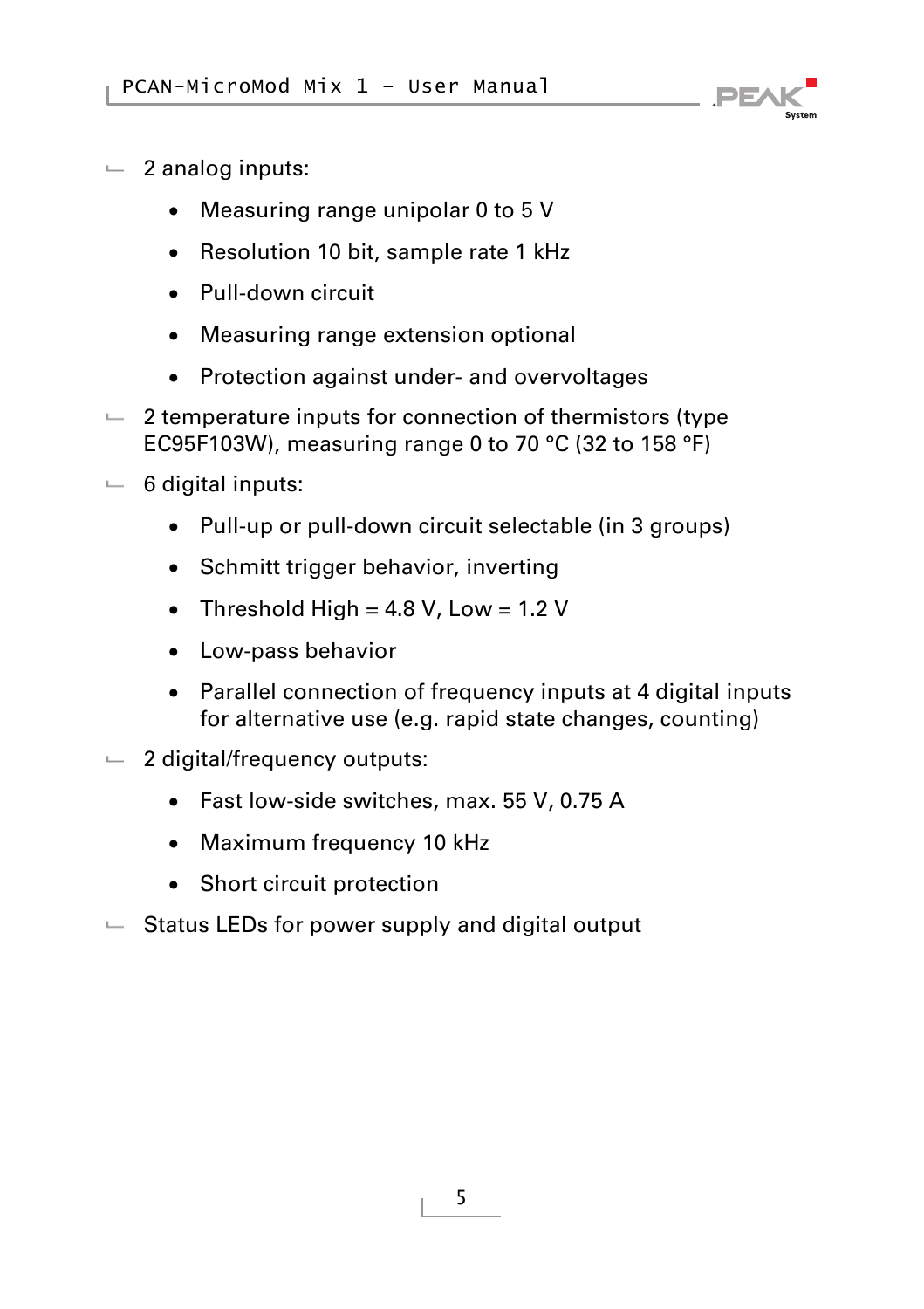

## <span id="page-5-0"></span>1.2 Prerequisites for Operation

- $\blacksquare$  Power supply in the range of 8 to 26 V DC
- $\leftarrow$  For creating and transferring configurations: computer with Windows 10, 8.1, 7 (32-bit or 64-bit) and a CAN interface from the PCAN series

## 1.3 Scope of Supply

- <span id="page-5-1"></span>PCAN-MicroMod
- $\leftarrow$  PCAN-MicroMod motherboard in casing including mating connectors (Phoenix Contact FK-MCP 1,5/10-ST-3,81 1851122)
- ← PCAN-MicroMod Configuration for Windows
- Manual in PDF format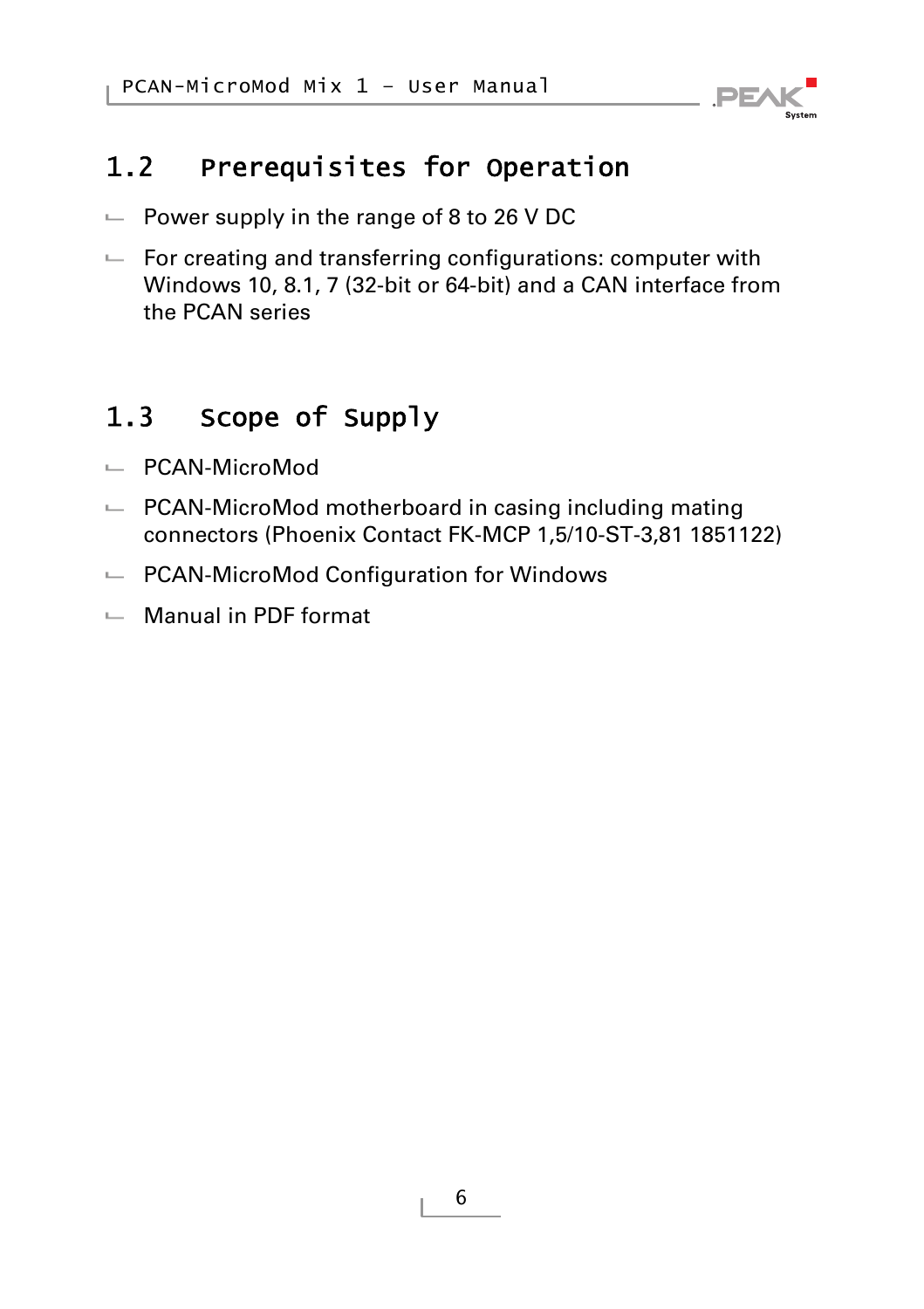

# <span id="page-6-0"></span>2 Hardware Configuration

You can customize the motherboard by modifying the hardware. The following subsections contain descriptions about possible modifications.

### Accessing the Motherboard

In order to carry out the modifications described in the following sections, unscrew the lid of the casing and pull off the MicroMod from the motherboard.



**Attention!** Electrostatic discharge (ESD) can damage or destroy components on the motherboard or the PCAN-MicroMod. Take precautions to avoid ESD when handling the boards.

### Remounting the MicroMod

When you remount the MicroMod, take notice of the white triangular marks on each the motherboard and the MicroMod (upper left corner). These marks must align.



Figure 1: Positioning of the MicroMod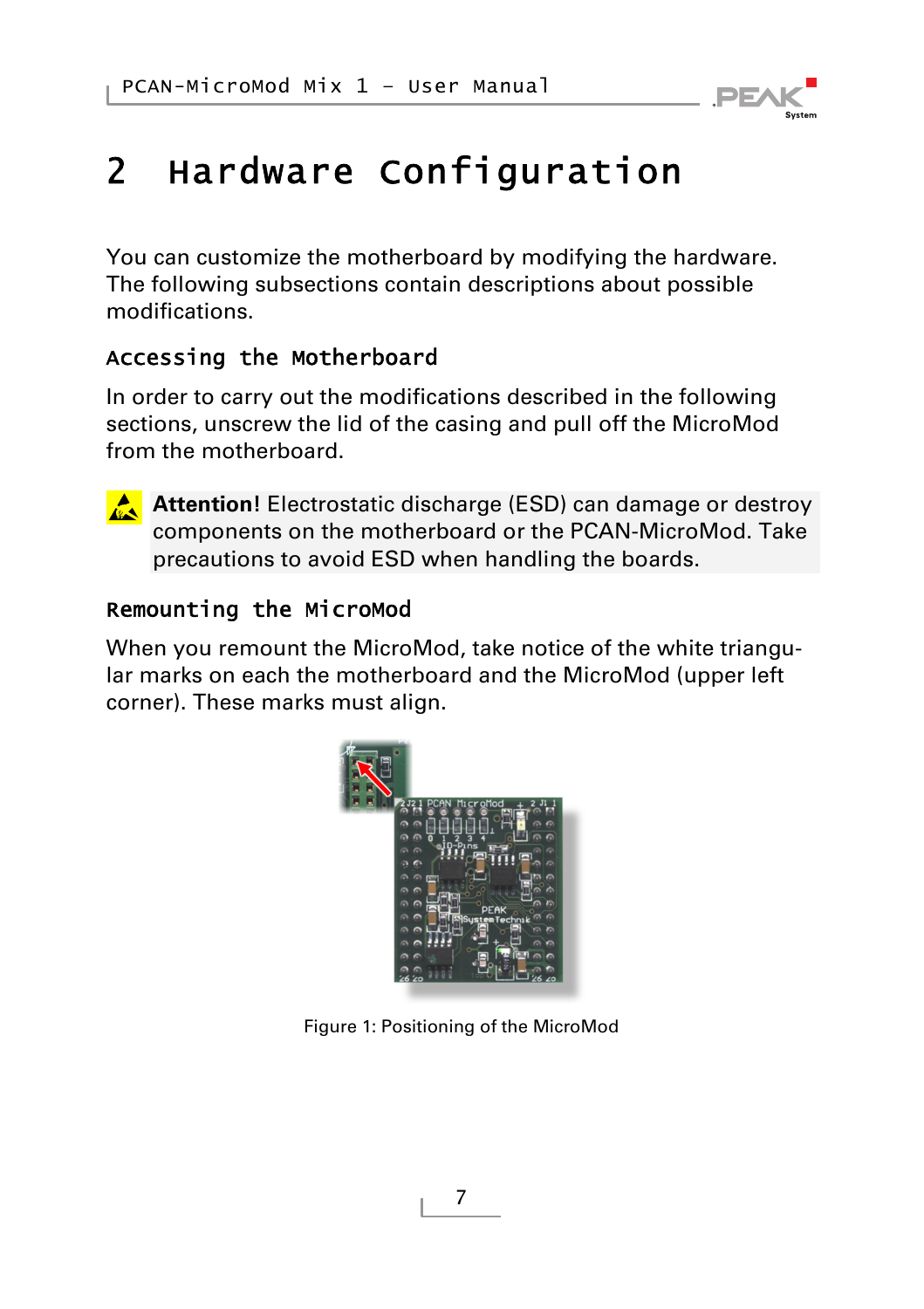

### <span id="page-7-0"></span>2.1 Modification on Nominal Supply Voltages > 12 V

If you want to supply the Mix 1 motherboard with a nominal voltage  $+U_b$  > 12 V (usually 24 V), then you must do the following modification:

1. Equip the unpopulated position D6 with a reference diode BZV55C12 (package SOD-80).



Figure 2: Position D6 (top side of the PCB)

2. Replace the 0-Ohm resistor on position R33 with a resistor of 1.6 k $\Omega$  (package S1206).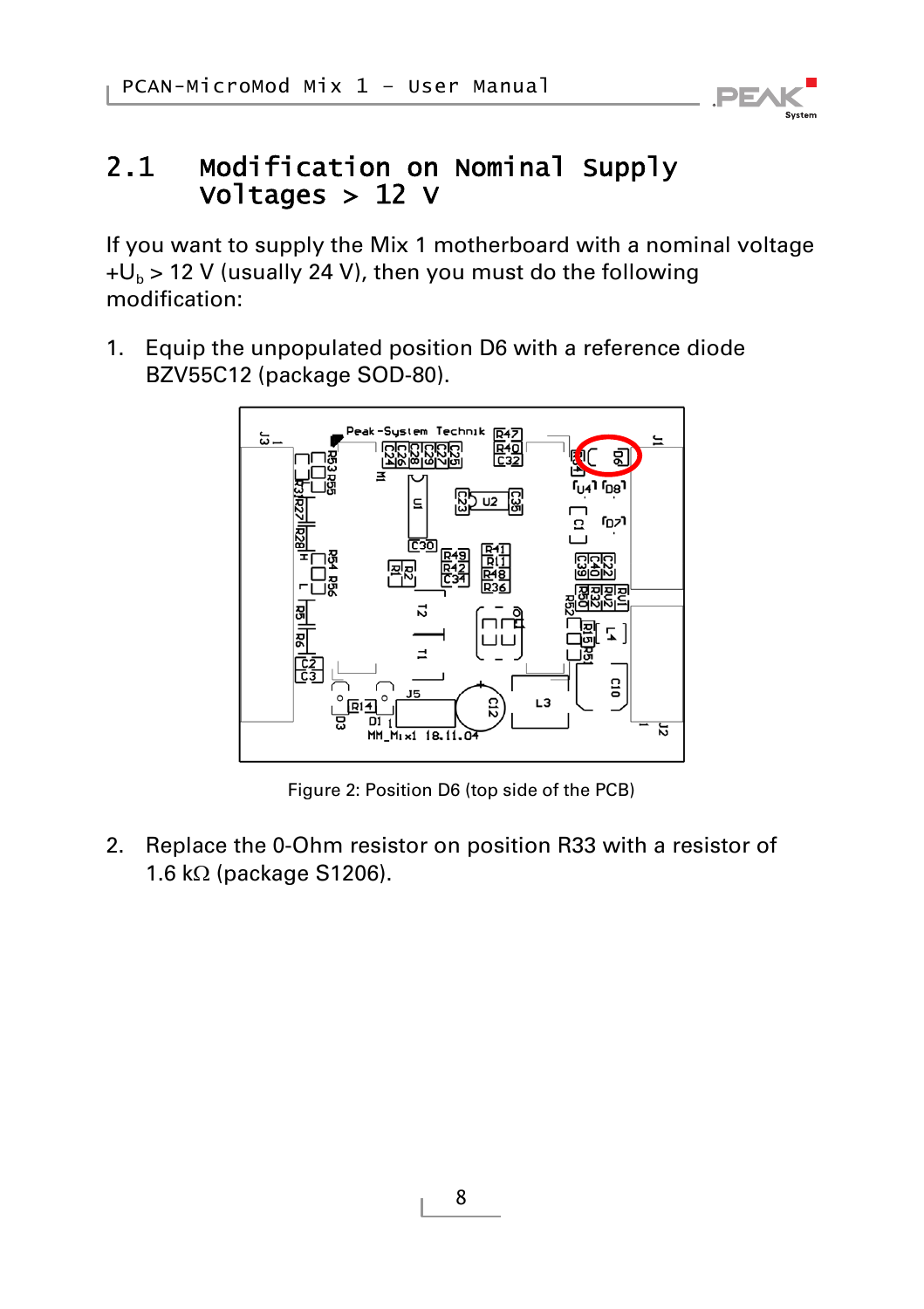



Figure 3: Position R33 (bottom side of the PCB)

**Note:** You do not need to consider voltage fluctuations that might occur. A modification isn't required in that case. Example: In the automotive sector up to 18 V may occur at a nominal voltage of 12 V.

### <span id="page-8-0"></span>2.2 Pull-up/Pull-down Circuits for the Digital Inputs

At delivery the digital inputs are set to pull-up circuits. You can set them to pull-down circuit in groups. This is done by repositioning resistors.

| <b>Digital inputs</b> | Pull-up $(+U_h)^*$    | Pull-down (GND)   |
|-----------------------|-----------------------|-------------------|
| Din 0                 | R31 (2.7 k $\Omega$ ) | $R12$ (2.7 kΩ)    |
| DIn 1 and DIn 2       | R53 (0 $\Omega$ )     | R55 (0 $\Omega$ ) |
| Din 3 to Din 5        | R54 (0 $\Omega$ )     | $R56(0 \Omega)$   |

\* Setting at delivery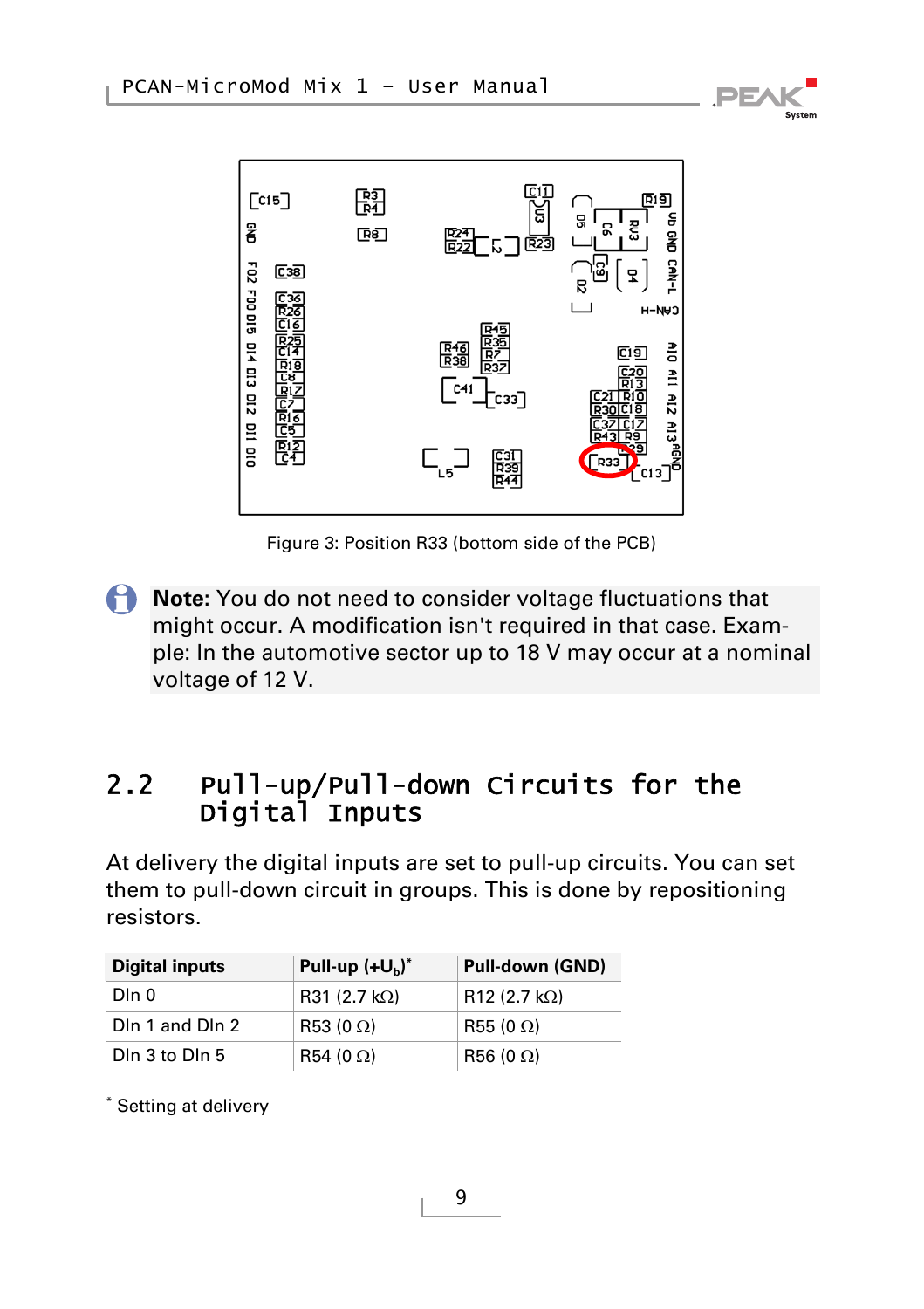



Figure 4: Positions R31, R53/R55, R54/R56 (top side of the PCB)



Figure 5: Position R12 (bottom side of the PCB)

**A** Attention! Double-check for inadvertent short circuits after altering the setup, especially at positions R53/R55 and R54/R56.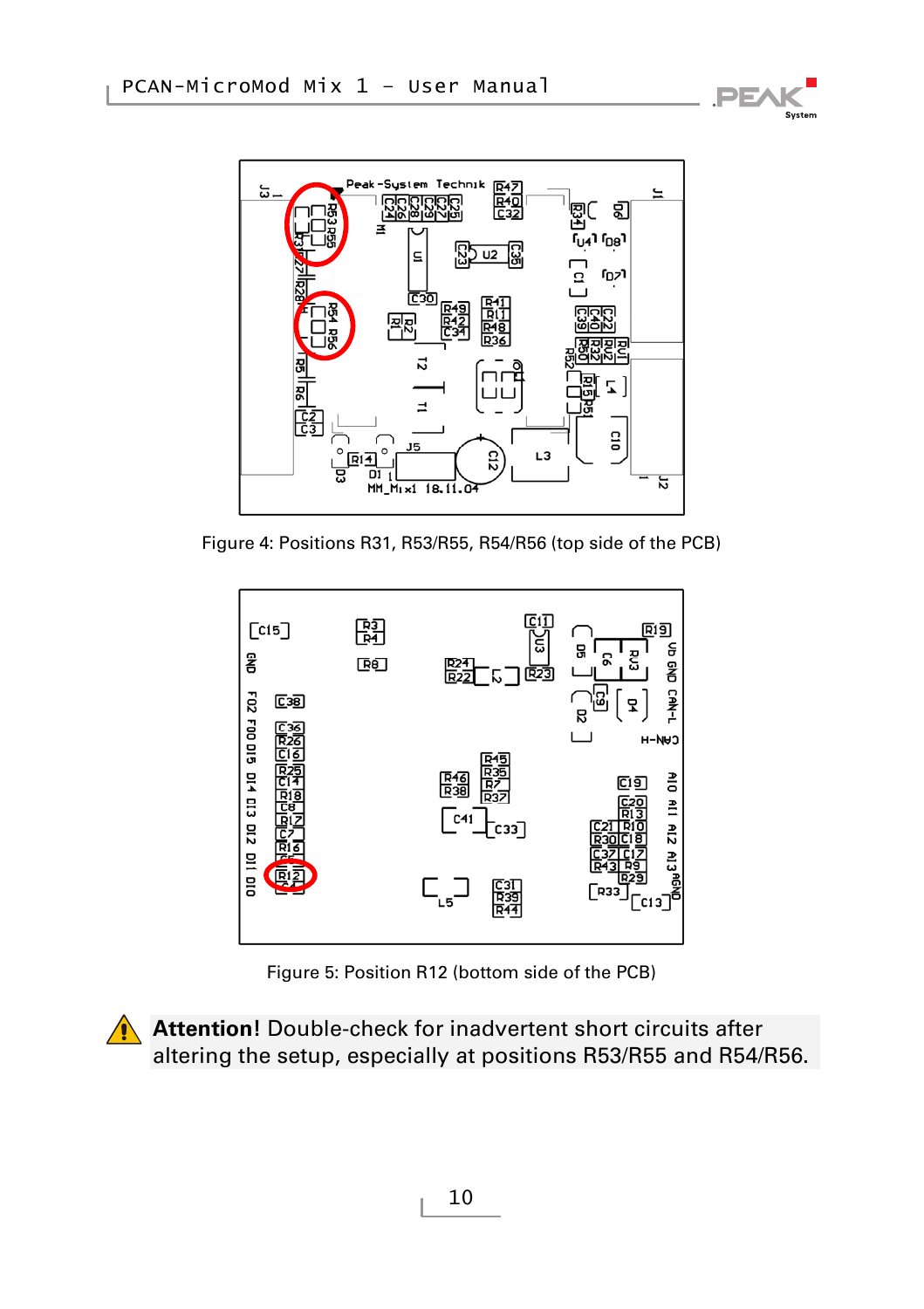

### <span id="page-10-0"></span>2.3 Measuring Range Extension of the Analog Inputs

You can extend the measuring range of each analog input to a higher maximum voltage than 5 Volts by using a voltage divider. On delivery of the motherboard the resistor positions R30 and R43 on the bottom side of the PCB are not equipped. By inserting a resistor  $R_{x}$  (package S0805) with a value calculated with the following formula the measuring range is extended to the desired maximum voltage  $U_{MB}$ .

| $2400\,\Omega$<br>$R_{x}$<br>ບ <sub>MB</sub><br>5 V | $(U_{MB} > 5 V)$ | Analog<br>input  | Insert $R_{r}$<br>on position |
|-----------------------------------------------------|------------------|------------------|-------------------------------|
|                                                     |                  | Aln 2            | R30                           |
|                                                     |                  | Aln <sub>3</sub> | R43                           |



Figure 6: Positions R30 and R43 (bottom side of the PCB)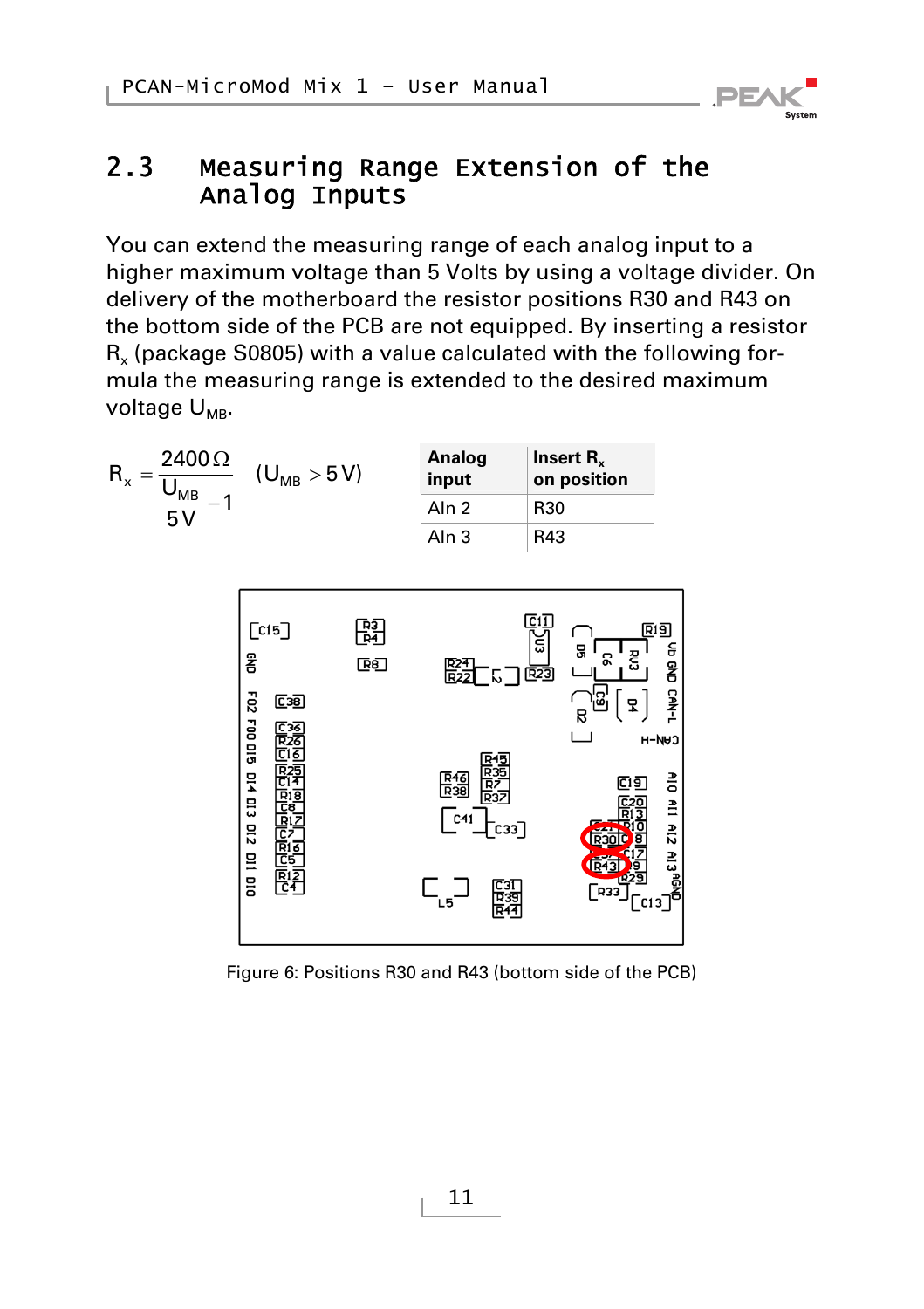# **PEA**

## <span id="page-11-0"></span>3 Operation

## 3.1 Port Assignment

<span id="page-11-1"></span>The motherboard has two connectors, J1/2 on the left and J3 on the right. The port assignment is as follows:



Figure 7: Ports of the Mix 1 motherboard

| Port name<br>J1/2 | <b>Function</b>                                                                                                    |  |
|-------------------|--------------------------------------------------------------------------------------------------------------------|--|
| $+U_h$            | Operating voltage 8 - 26 V DC<br>See also section 2.1 Modification on Nominal Supply<br>Voltages > 12 V on page 8. |  |
| GND               | Digital ground                                                                                                     |  |
| CAN L             | Differential CAN signal                                                                                            |  |
| CAN H             |                                                                                                                    |  |
| N/C               | Not connected                                                                                                      |  |
| NTC 0             | <b>Connection thermistor</b>                                                                                       |  |
| NTC <sub>1</sub>  | (against AGND)                                                                                                     |  |
| Aln <sub>2</sub>  | Analog input                                                                                                       |  |
| Aln $3$           |                                                                                                                    |  |
| <b>AGND</b>       | Analog ground                                                                                                      |  |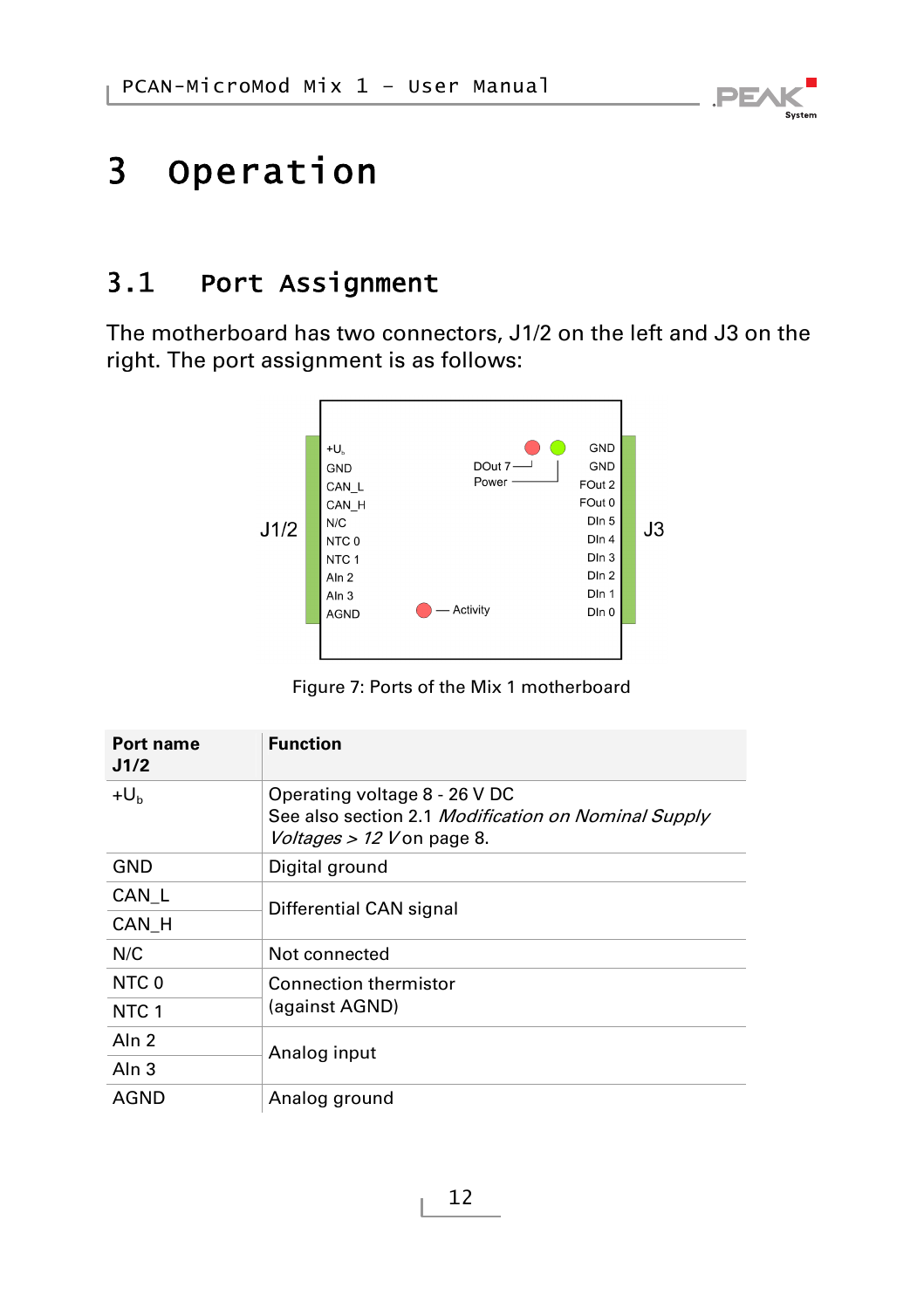| <b>Function</b>                         |               |  |
|-----------------------------------------|---------------|--|
| Digital ground                          |               |  |
|                                         |               |  |
| Frequency output                        |               |  |
|                                         | Digital input |  |
| Digital input, frequency input parallel |               |  |
|                                         |               |  |
|                                         |               |  |

**PEA** 

## 3.2 Configuration Program

<span id="page-12-0"></span>In order to create and transfer MicroMod configurations the Windows software PCAN-MicroMod Configuration is used. This section covers basic points about installation and use of the program with the Mix 1 motherboard.

You'll find detailed information about the use of PCAN-MicroMod Configuration in the related documentation which is invoked via the program (e.g. with F1).

### 3.2.1 System Prerequisites

- <span id="page-12-1"></span> $\blacksquare$  Windows 10, 8.1, 7 (32-bit or 64-bit)
- $\leftarrow$  Computer with CAN interface of the PCAN series (for transferring a configuration to the PCAN-MicroMod via CAN)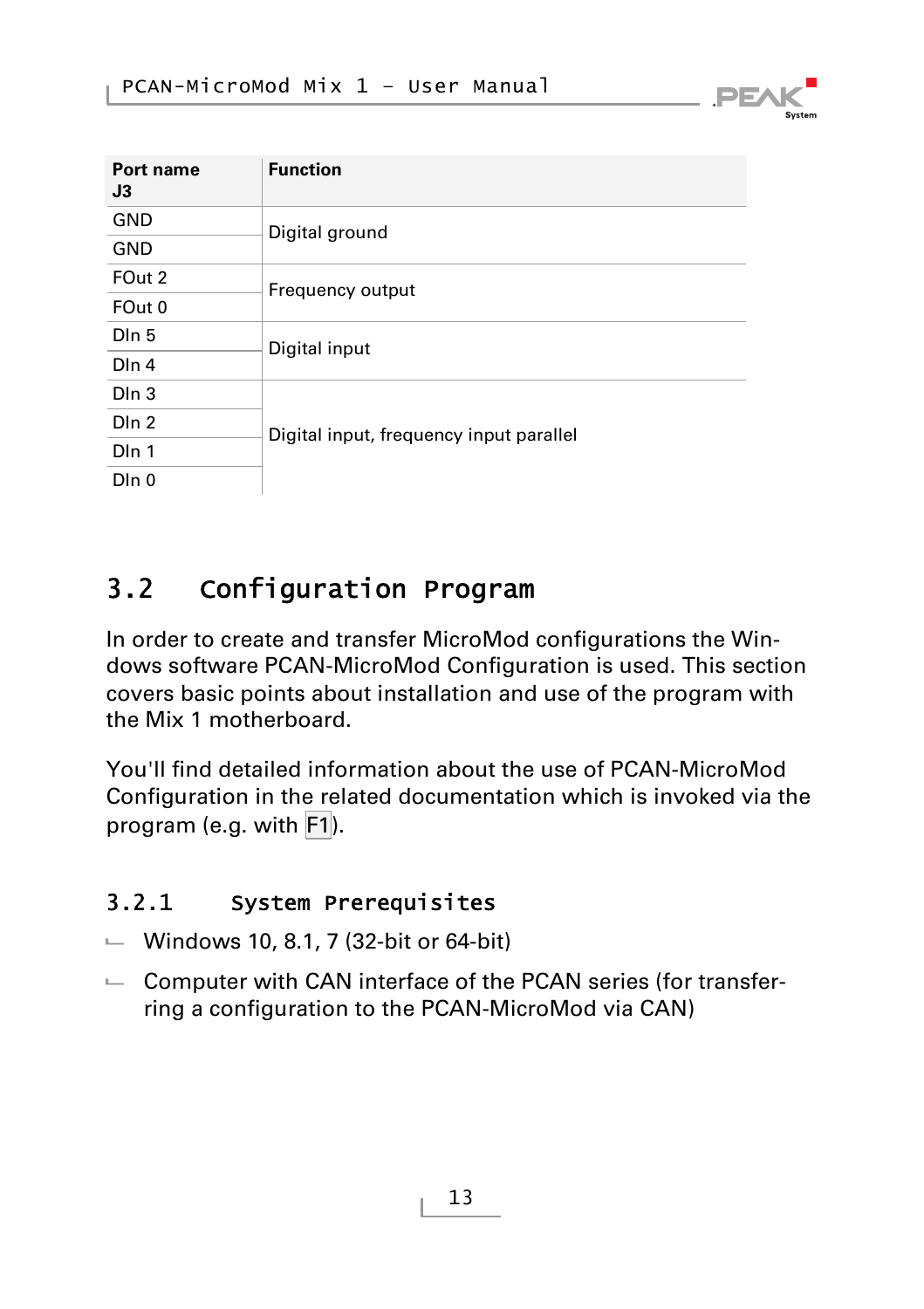

### 3.2.2 Installing the Program

<span id="page-13-0"></span>Under Windows install the program from the supplied CD. Start the corresponding installation routine by using the CD navigation going to **Tools** > **PCAN-MicroMod Configuration 2.5.x**.

### 3.2.3 Creating a Configuration

<span id="page-13-1"></span>When you start creating a new configuration in PCAN-MicroMod Configuration, the **Board Type** dialog box appears in order to select the type of the used motherboard. The necessary settings are explained in the following.

|             | Đ<br>$\overline{\mathbf{x}}$<br>Board Type - Module No                                                         |
|-------------|----------------------------------------------------------------------------------------------------------------|
|             | Board Type:                                                                                                    |
|             | PCAN-MicroMod Evaluation Board<br>PCAN-MicroMod Digital 1<br>PCAN-MicroMod Digital 2<br>PCAN-MicroMod Analog 1 |
| <b>dill</b> | <b>CONTRACTOR OF ALL CALLS</b><br>PCAN-MicroMod Mix 1                                                          |
|             | <b>MARINE MARINE VIOLENCE AND A</b><br>PCAN-MicroMod Mix 3                                                     |
|             | Description:                                                                                                   |
|             | Module No:                                                                                                     |
|             | Baudrate MicroMod:<br>500 KBit/sec                                                                             |
|             | Ok<br><b>7</b> Help<br>Cancel                                                                                  |

Figure 8: PCAN-MicroMod Configuration: selection of the Mix 1 motherboard

#### **Board Type**: PCAN-MicroMod Mix 1

#### **Module No**: 0

The module number of the MicroMod on the Mix 1 motherboard is set to 0 at delivery and is relevant if you want to configure more than one MicroMod on the same CAN bus. See also section [3.4](#page-15-1) [Several MicroMods on the CAN Bus](#page-15-1) [on page 16](#page-15-1).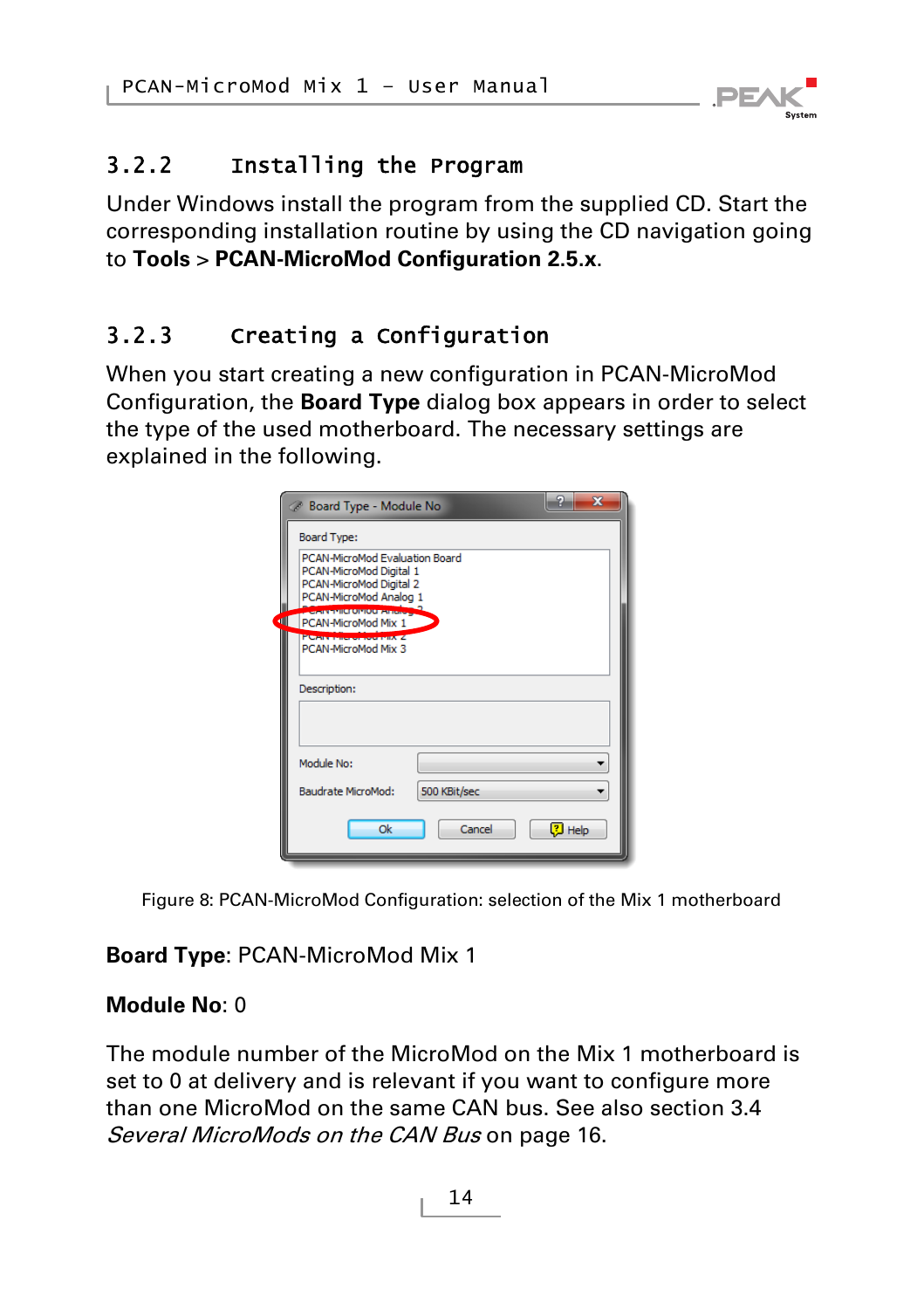

#### **Bitrate MicroMod**: 500 kbit/s

At delivery the MicroMod is set to a bit rate of 500 kbit/s. A change of this setting will take effect after sending the completed configuration to the MicroMod.

**A** Note: For the first transfer of a configuration to the module it must be integrated in a CAN network with a bit rate of 500 kbit/s.

### 3.2.4 Applicable MicroMod Services

<span id="page-14-0"></span>The motherboard's inputs and outputs are controlled by the services of the MicroMod. The following table shows the assignment of the motherboard functions to the MicroMod services.

| <b>Function on motherboard</b>                               | Port name      | <b>Access with MicroMod service(s)</b> |
|--------------------------------------------------------------|----------------|----------------------------------------|
| Digital input                                                | Din 0  Din 5   | 넄<br>Digital Input                     |
|                                                              |                | U<br><b>Digital Function</b>           |
|                                                              |                | G<br><b>Rotary Encoder</b>             |
| Frequency input (parallel to<br>channels DI 0 to DI 3)       |                | $\mathcal{P}_1$<br>Frequency Input     |
| Temperature measurement                                      | NTC 0, NTC 1   | Analog Input                           |
| (input values are anti-<br>proportional to the               |                | Curve                                  |
| temperature)                                                 |                |                                        |
| Analog input                                                 | Aln 2, Aln 3   | Analog Input                           |
|                                                              |                | Curve                                  |
|                                                              |                | Analog Hysteresis                      |
| Frequency output (for<br>higher-frequency status<br>changes) | FOut 0, FOut 2 | ⊗<br>PWM and Frequency Output          |
| LED DOut 7                                                   | DOut 7         | Digital Output                         |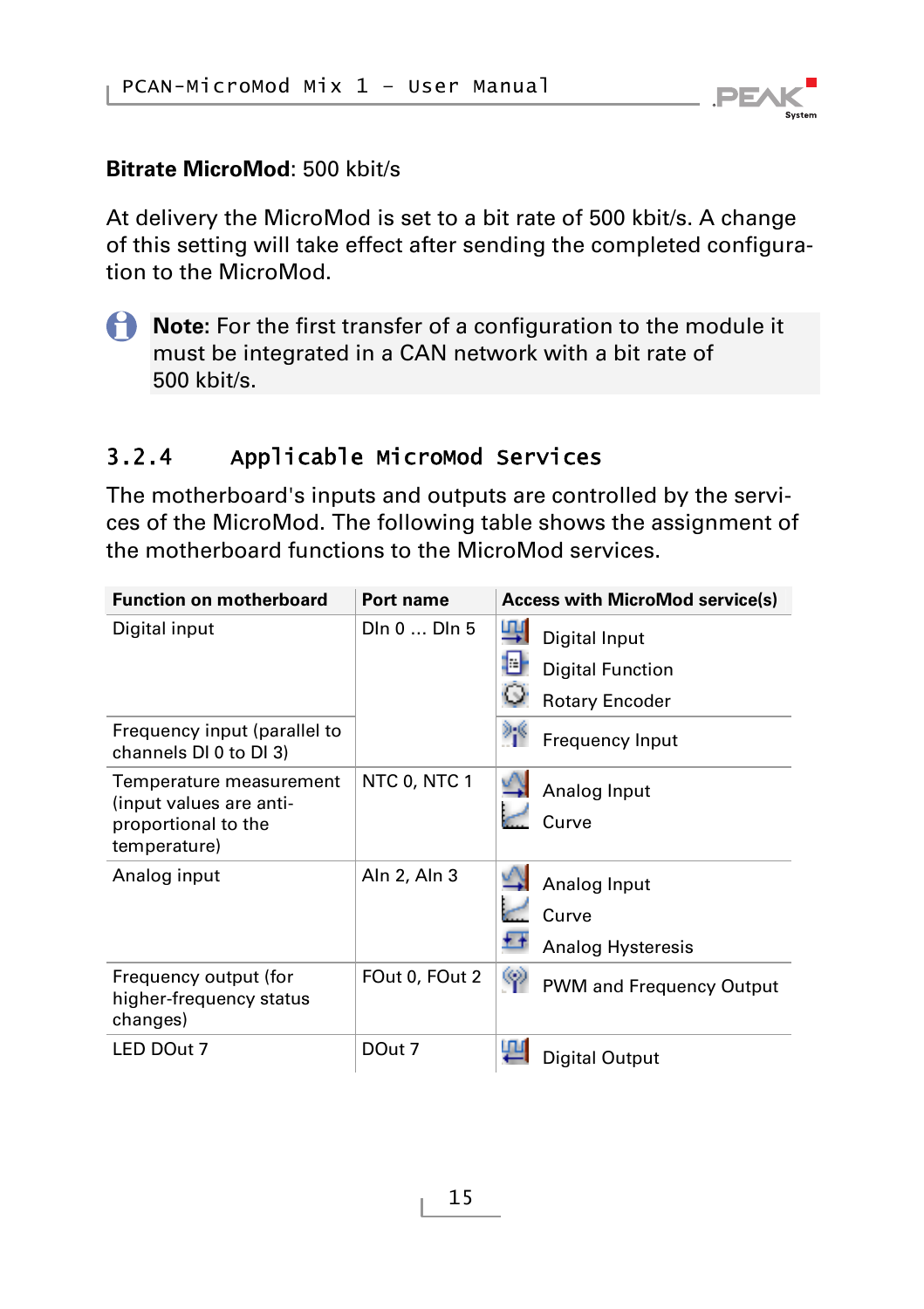

## <span id="page-15-0"></span>3.3 Status LEDs

The motherboard including the MicroMod has three LEDs with the following status indications:

| LED |                  | Indication                                                                            |  |
|-----|------------------|---------------------------------------------------------------------------------------|--|
|     | Power (green)    | Power is applied.                                                                     |  |
|     | DOut 7 (red)     | Is linked to the digital output DO 7 of the MicroMod and<br>can be configured freely. |  |
|     | Activity (red)   | Status of the PCAN-MicroMod:                                                          |  |
|     | blinking at 1 Hz | normal operation                                                                      |  |
|     | blinking at 2 Hz | invalid or no configuration                                                           |  |
|     | blinking at 5 Hz | configuration mode                                                                    |  |
|     | continuously on  | internal MicroMod error                                                               |  |

## <span id="page-15-1"></span>3.4 Several MicroMods on the CAN Bus

If you want to use several MicroMods on the same CAN bus and want to configure them, each one needs its own module number. That way the MicroMods are distinguishable for the program PCAN-MicroMod Configuration.

The module number is set on the MicroMod by solder jumpers and lies in the range of 0 to 31. At **delivery** each MicroMod has the **module number 0**.

During normal operation of the PCAN-MicroMod, the module number has no effect on the CAN communication.

For setting the solder jumpers on the MicroMod unscrew the top of the casing and remove the MicroMod from the motherboard. Please find further information about the assignment of module numbers in the separate manual for the PCAN-MicroMod.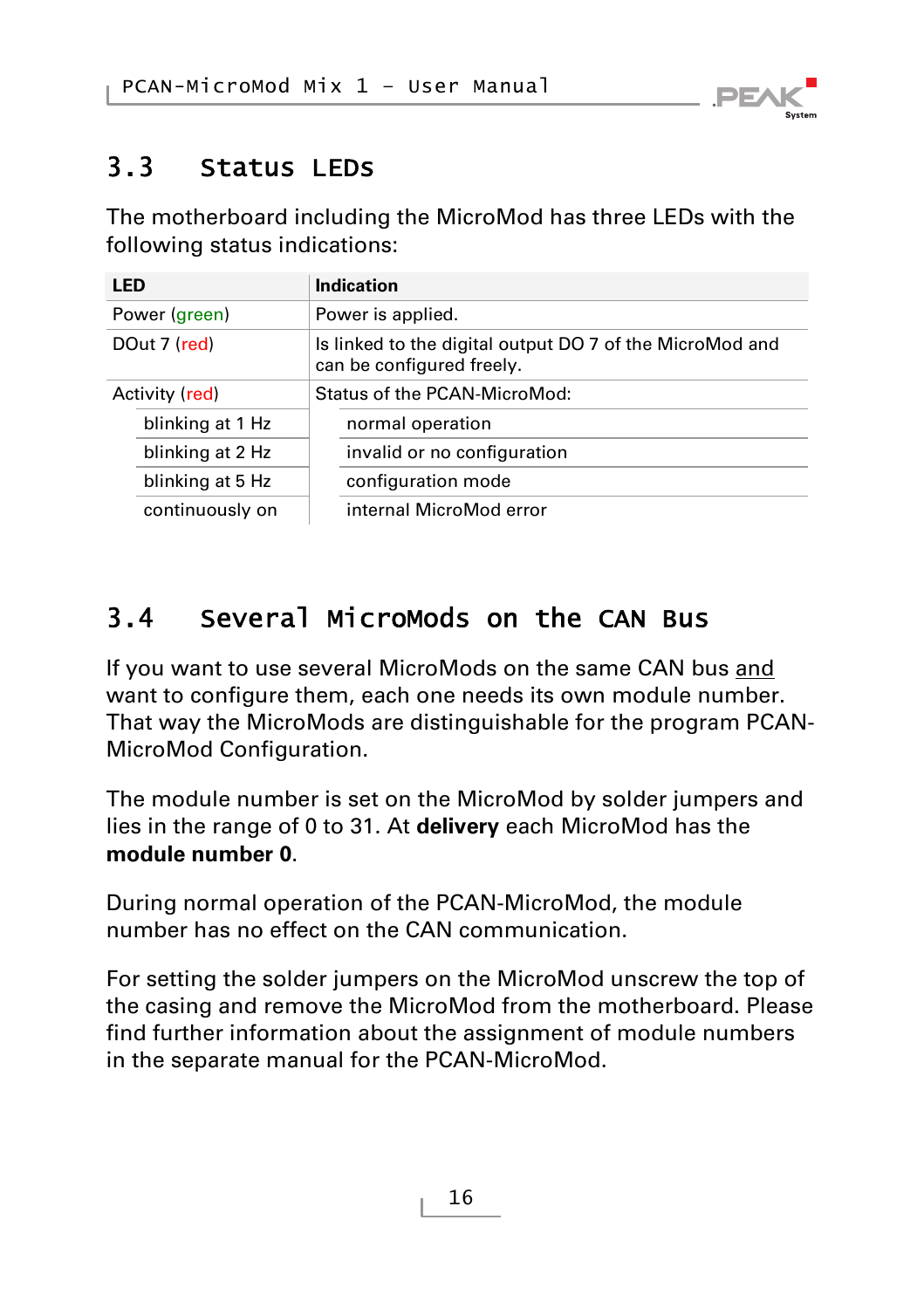

**Attention!** Electrostatic discharge (ESD) can damage or destroy components on the motherboard or the PCAN-MicroMod. Take precautions to avoid ESD when handling the boards.

### Remounting the MicroMod

When you remount the MicroMod, take notice of the white triangular marks on each the motherboard and the MicroMod (upper left corner). These marks must align.



Figure 9: Positioning of the MicroMod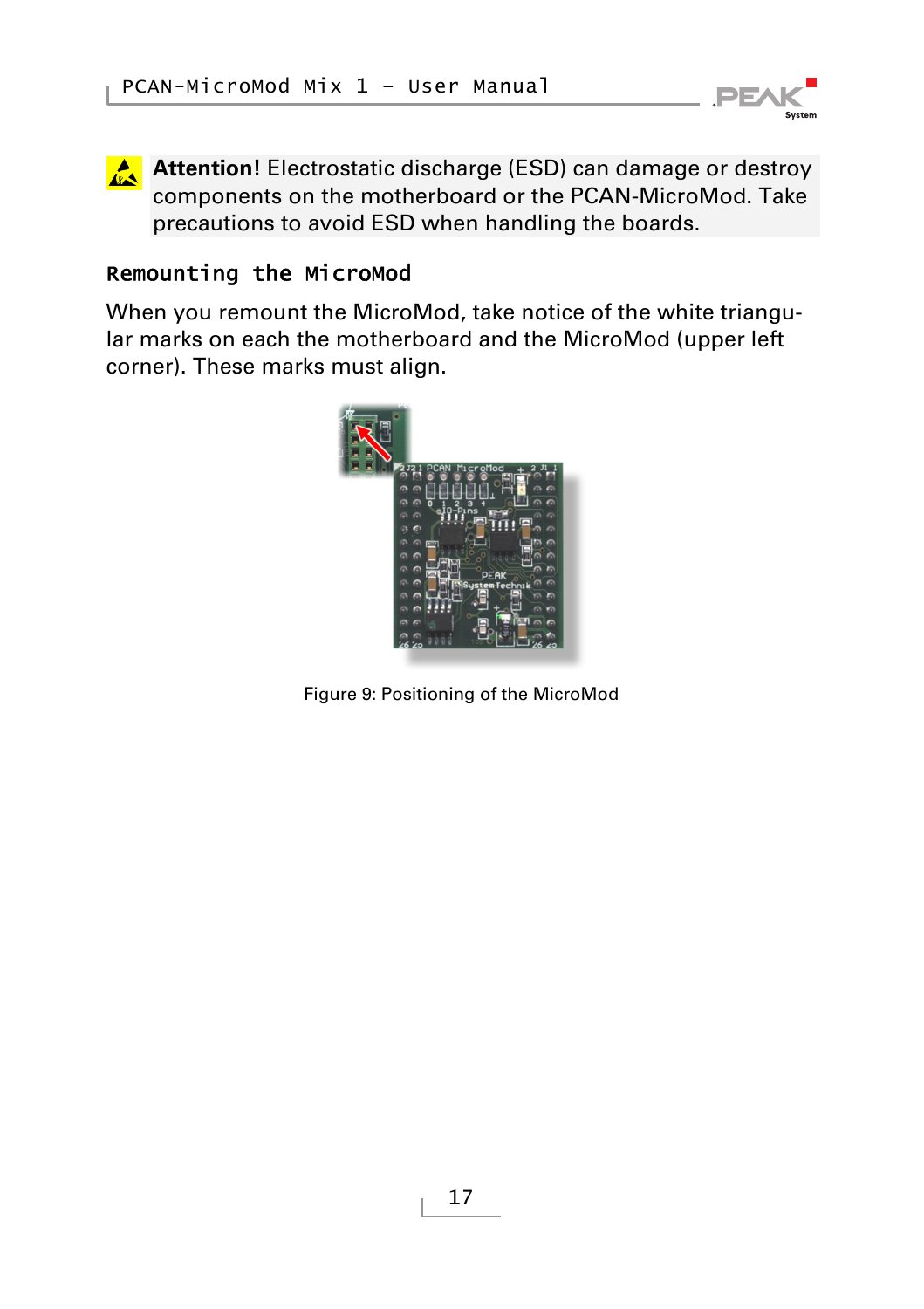

# <span id="page-17-0"></span>4 Technical Specifications

| <b>Connectors</b>           |                                                                                                                       |
|-----------------------------|-----------------------------------------------------------------------------------------------------------------------|
| Mating connector type       | Phoenix Contact FK-MCP 1,5/10-ST-3,81 1851122                                                                         |
| Power supply                |                                                                                                                       |
| Operating voltage $+Ub$     | 8 - 26 V DC (±5 %)                                                                                                    |
| Current consumption         | max. 200 mA, typ. 35 mA at 12 V w/o load                                                                              |
| Ripple 5 V                  | $<$ 50 mV (U <sub>b</sub> = 12 V, 200 mA load)                                                                        |
| Ripple analog               | $< 20$ mV                                                                                                             |
| Reverse-polarity protection | extant; can get ineffective by the wiring with other<br>CAN nodes (danger of destruction of electronic<br>components) |
| <b>Digital inputs</b>       |                                                                                                                       |
| Count                       | 6                                                                                                                     |
| Switching thresholds        | UIH = $4 V$ ; UIL = $3 V$ , contact or logic level                                                                    |
| Input impedance             | 2.7 k $\Omega$                                                                                                        |
| Open input                  | Pull-up, optionally pull-down (in groups)                                                                             |
| Overvoltage protection      | extant                                                                                                                |

| Low-pass        | $ f_{0}=7$ kHz                                                          |
|-----------------|-------------------------------------------------------------------------|
| Special feature | Frequency inputs of the PCAN-MicroMod parallel<br>(only Dln 0 to Dln 3) |

#### **Digital/frequency outputs**

| Count                    |                                                            |
|--------------------------|------------------------------------------------------------|
| Maximum frequency        | 10 kHz (details: see user manual for the<br>PCAN-MicroMod) |
| Type                     | Low-side                                                   |
| Voltage proof            | < 55 V                                                     |
| Output current           | 0.75 A (constant current)                                  |
| Short circuit protection | extant; short-circuit current: 1.2 A                       |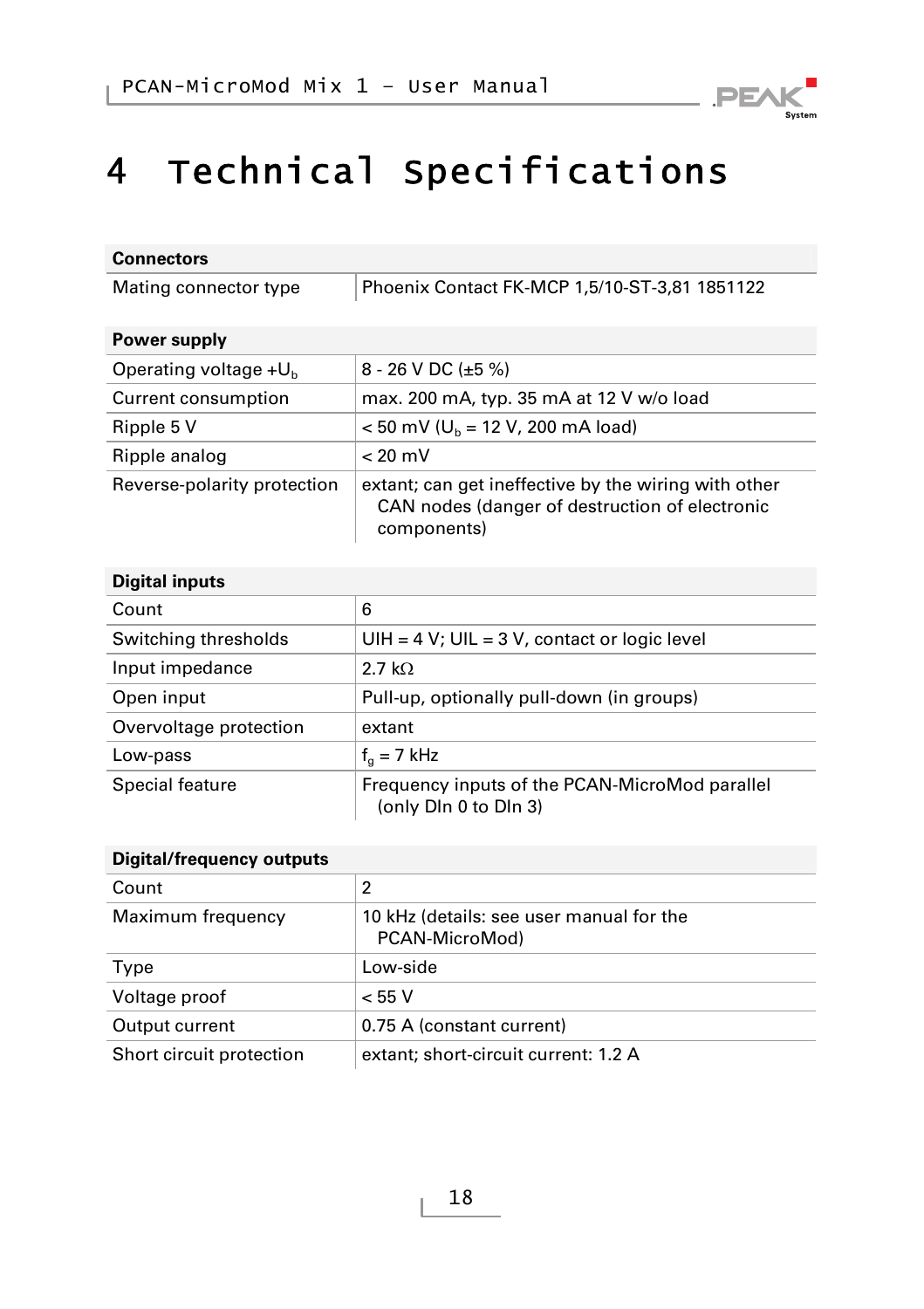

| Analog inputs          |                       |
|------------------------|-----------------------|
| Count                  | 2                     |
| Measuring range        | 0 to 5 V, extendable  |
| Resolution             | 10 bits               |
| Sampling rate          | 1 kHz                 |
| Source impedance       | $< 5 \text{ k}\Omega$ |
| Overvoltage protection | extant                |
| Low-pass               | $f_0 = 66$ Hz         |

#### **Temperature inputs**

<span id="page-18-1"></span>

| Count                 |                                                                                               |
|-----------------------|-----------------------------------------------------------------------------------------------|
| Reference sensor type | Thermistor EC95F103W (e.g. RS Components part no.<br>151-237, form factor: bead) <sup>1</sup> |
| Measuring range       | 0 to 70 °C (32 to 158 °F) corresponding 5 to 0 V<br>(antiproportional) <sup>1</sup>           |
| Resolution            | $±1.0$ °C (due to sensor)                                                                     |

#### **CAN**

| Transmission standard                                     | High-speed CAN ISO 11898-2, typ. 500 kbit/s, setup<br>with PCAN-MicroMod Configuration (Windows<br>software) |  |
|-----------------------------------------------------------|--------------------------------------------------------------------------------------------------------------|--|
| Termination                                               | none                                                                                                         |  |
| CAN ID reserved for<br>configuration transfer             | 0x7F7                                                                                                        |  |
| Module number at delivery<br>(for configuration transfer) | 0                                                                                                            |  |

#### **Peculiarity Interference Immunity**

| Tests                              | compliant to IEC 61000 and DIN EN 61326                                |
|------------------------------------|------------------------------------------------------------------------|
| Surge                              | $\pm$ 500 V (specification industrial sector: $\pm$ 1 kV) <sup>2</sup> |
| Line-conducted HF<br>compatibility | 10 $\mathsf{V}_{\sf eff}$ (specification: 3 $\mathsf{V}_{\sf eff}$ )   |

<span id="page-18-0"></span><sup>1</sup> Other sensor type and measuring range on request

<span id="page-18-2"></span><sup>2</sup> This specification could only be fulfilled with  $\pm 500$  V due to the available space. Therefore, the motherboard should be used with a local power supply.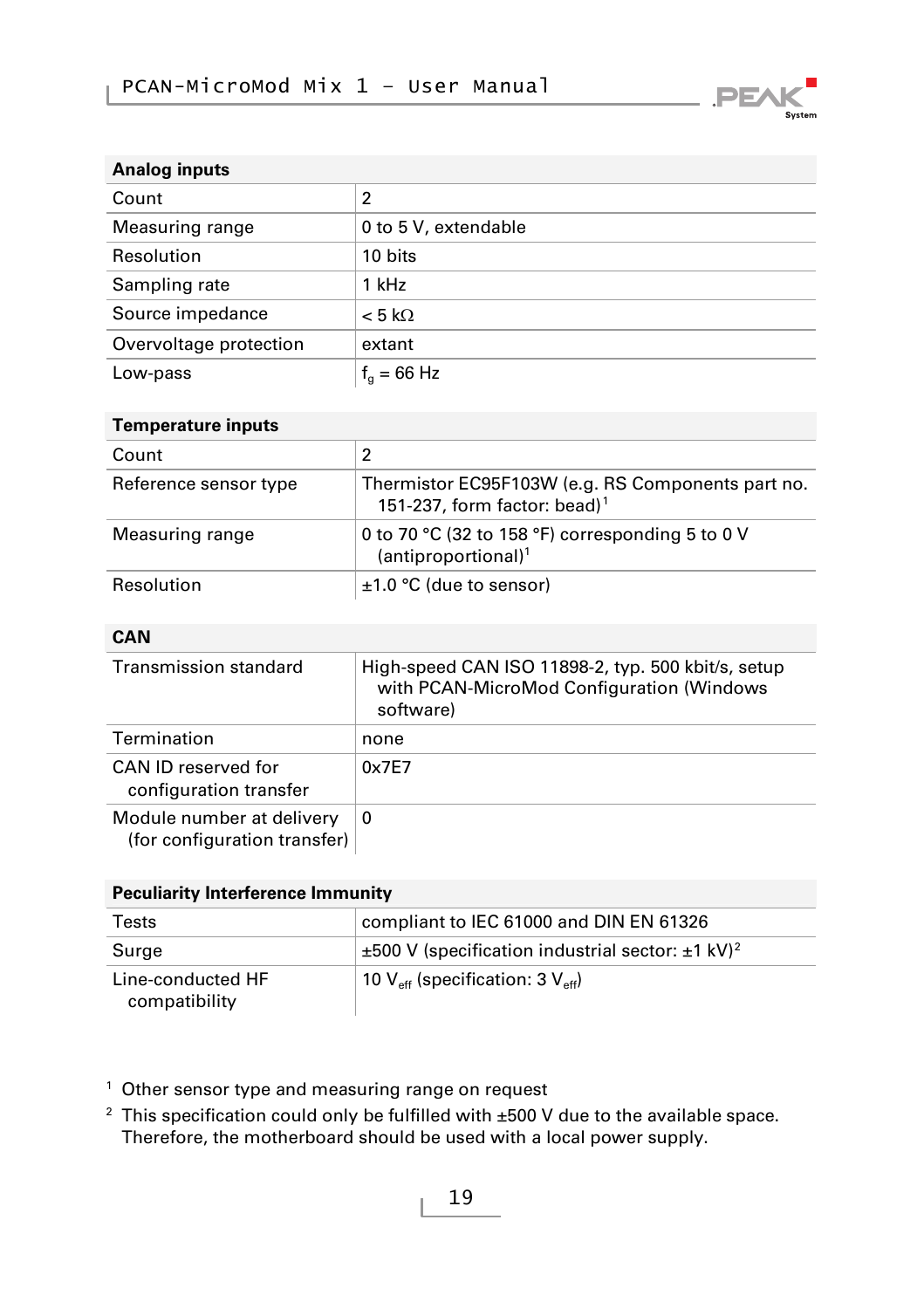

| <b>Environment</b>                       |                                 |
|------------------------------------------|---------------------------------|
| Operating temperature                    | $-40 - +85$ °C (-40 - +185 °F)  |
| Temperature for storage<br>and transport | $-40 - +100$ °C (-40 - +212 °F) |
| Relative humidity                        | 15 - 90 %, not condensing       |
| Ingress protection<br>(IEC 60529)        | <b>IP20</b>                     |

#### **Measures**

| Casing size (incl.<br>connectors) | $55 \times 68 \times 24$ mm<br>See also dimension drawing in Appendix B on page<br>22 |
|-----------------------------------|---------------------------------------------------------------------------------------|
| Weight                            | 109 g                                                                                 |

#### **Conformity**

| FMV    | Directive 2014/30/EU<br>DIN EN 61326-1:2013-07           |
|--------|----------------------------------------------------------|
| RoHS 2 | Directive 2011/65/EU<br>DIN EN 50581 VDE 0042-12:2013-02 |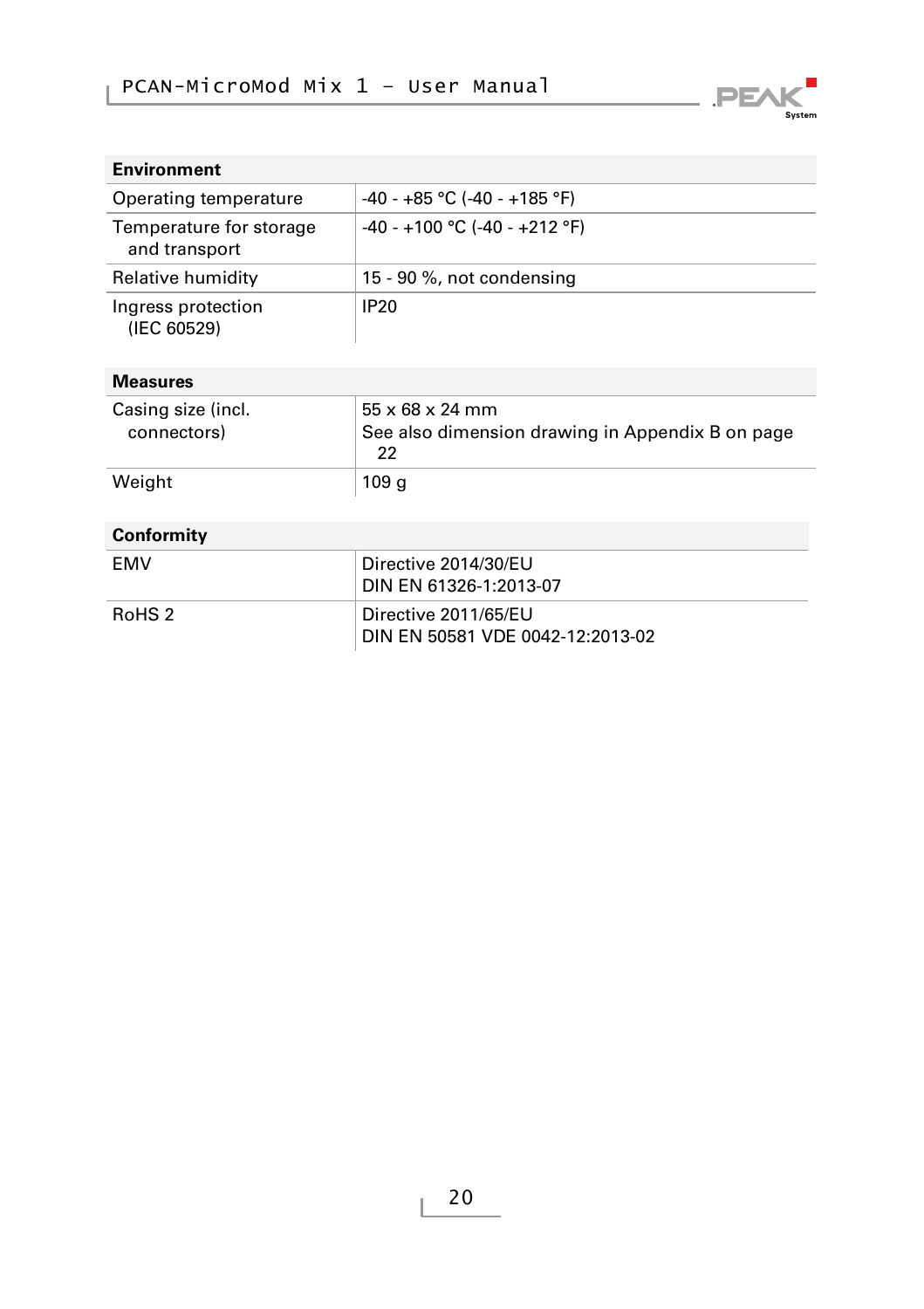

# <span id="page-20-0"></span>Appendix A CE Certificate

|                              | EU Declaration of Conformity                                                                                                                                    | PEA |
|------------------------------|-----------------------------------------------------------------------------------------------------------------------------------------------------------------|-----|
|                              | This declaration applies to the following product:                                                                                                              |     |
| Product name:                | PCAN-MicroMod Mix 1/2<br>Item number(s): IPEH-002202/03                                                                                                         |     |
| Manufacturer:                | PEAK-System Technik GmbH                                                                                                                                        |     |
|                              | Otto-Roehm-Strasse 69<br>64293 Darmstadt                                                                                                                        |     |
|                              | Germany                                                                                                                                                         |     |
|                              | ◯ ← We declare under our sole responsibility that the mentioned product is in conformity with the following directives and the affiliated harmonized standards: |     |
|                              | EU Directive 2011/65/EU (RoHS 2)                                                                                                                                |     |
|                              | DIN EN 50581 VDE 0042-12:2013-02                                                                                                                                |     |
|                              | Technical documentation for the assessment of electrical and electronic products with respect to<br>the restriction of hazardous substances;                    |     |
| German version EN 50581:2012 |                                                                                                                                                                 |     |
|                              | EU Directive 2014/30/EU (Electromagnetic Compatibility)                                                                                                         |     |
| DIN EN 61326-1:2013-07       | Electrical equipment for measurement, control and laboratory use - EMC requirements - Part 1:                                                                   |     |
|                              | General requirements (IEC 61326-1:2012);                                                                                                                        |     |
|                              | German version EN 61326-1:2013                                                                                                                                  |     |
| Darmstadt, 22 February 2019  |                                                                                                                                                                 |     |
|                              |                                                                                                                                                                 |     |
|                              |                                                                                                                                                                 |     |
|                              |                                                                                                                                                                 |     |
|                              | Uwe Wilhelm, Managing Director                                                                                                                                  |     |
|                              |                                                                                                                                                                 |     |
|                              |                                                                                                                                                                 |     |
|                              |                                                                                                                                                                 |     |
|                              |                                                                                                                                                                 |     |
|                              |                                                                                                                                                                 |     |
|                              |                                                                                                                                                                 |     |